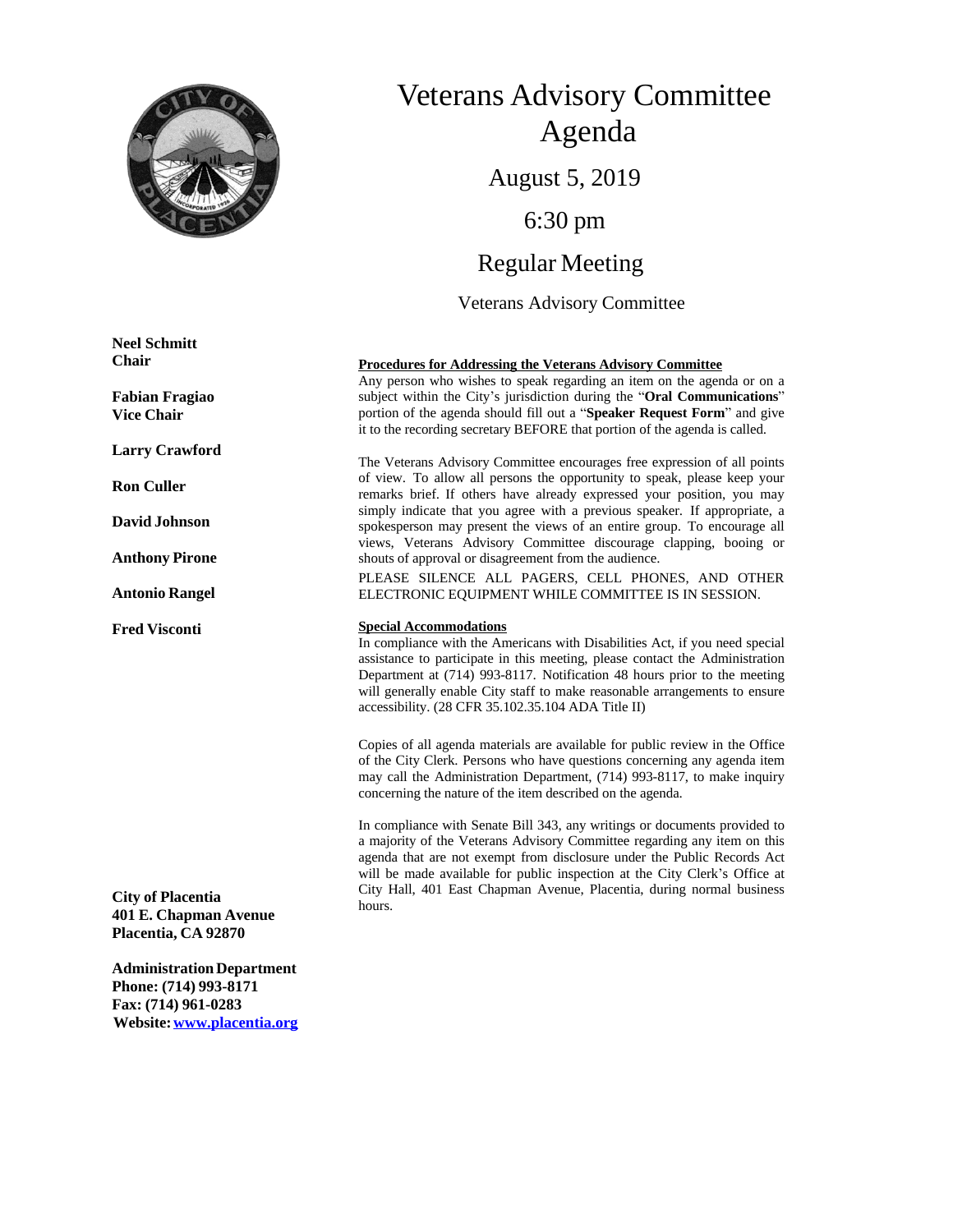# **VETERANS ADVISORY MEETING REGULAR MEETING**

August 5, 2019 6:30 p.m. – Placentia City Hall

# **MEETING CALLED TO ORDER**

**ROLL CALL**: Chair / Neel Schmitt Vice Chair / Fabian Fragiao Larry Crawford Ron Culler David Johnson Anthony Pirone Antonio Rangel Fred Visconti

# **PLEDGE OF ALLEGIANCE**

## **ORAL COMMUNICATIONS**

At this time the public is invited to address the Veterans Advisory Committee concerning any agenda item, which is not a public hearing item or other items under the jurisdiction of the Veterans Advisory Committee.

## **COMMITTEE COMMENTS AND REPORTS**

The purpose of these reports is to provide information on projects and programs that are discussed at sub-committee meetings. No decisions are to be made on these issues. If a Committee member would like formal action on any of the discussed items, it will be placed on a future Committee Agenda.

# **VETERANS ADVISORY COMMITTEE AGENDA**

## 1. Minutes

a. Regular Meeting – June 3, 2019 Recommended Action: Approve

- 2. 2019 Veterans Day Observance Program Initial preparation for 2019 Veterans Day Observance Ceremony program schedule for Monday, November 11, 2019.
- 3. Veterans Monument Expansion Staff to provide update on monument expansion and project schedule.
- 4. Veterans Monument Registration Committee to provide update.

# **STAFF COMMENTS**